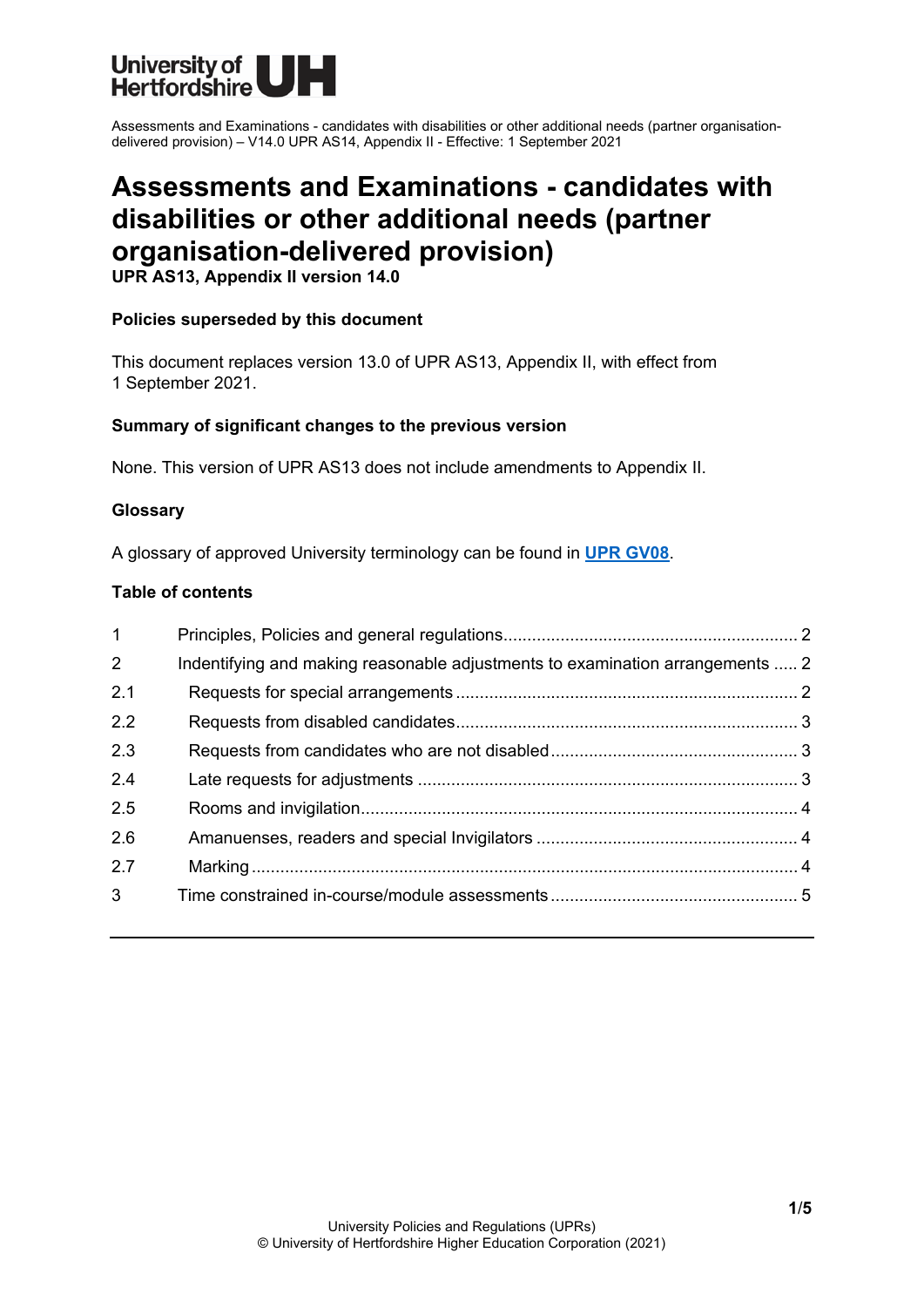Assessments and Examinations - candidates with disabilities or other additional needs (partner organisationdelivered provision) – V14.0 UPR AS14, Appendix II - Effective: 1 September 2021

## <span id="page-1-0"></span>**1 Principles, Policies and general regulations**

- 1.1 The University of Hertfordshire is committed to ensuring that all students have equality of opportunity in assessment.
- 1.2 Reasonable adjustments will, therefore, be made to prevent a disabled person from being placed at a substantial disadvantage for a reason related to their disability and the Partner Organisation will use its best endeavours to make appropriate provision for candidates with other additional needs. These adjustments will not be such that they impair either the validity of the assessment or examination or the standards of competence being assessed.
- 1.3 The Partner Organisation will anticipate the requirements of disabled candidates ensuring its practice is inclusive of the needs of disabled people and that there is flexibility in its policy and procedures to enable reasonable adjustments to be made for individuals where these could not have been anticipated.
- 1.4 Where reasonable adjustments have been made, a Short Course/Module Board of Examiners will not normally consider a candidate's disability or other additional needs in extenuation of poor performance.
- 1.5 The reasonable adjustments which might be made for disabled candidates or those with additional needs might include, but are not necessarily limited to, additional time for an examination or assessment; standard examination time with additional rest periods; a location, elsewhere in the Organisation, for the sitting of an examination other than the examination room; the completion of work other than in handwriting (including the use of a computer); the provision of the question paper in an alternative format; the employment of an amanuensis (scribe) or reader and/or opportunities for students to complete assignments in alternative forms.
- 1.6 Where reasonable, the Partner Organisation will ask for medical or other appropriate evidence when considering reasonable adjustments for individual students. Any such evidence must be presented in English or be accompanied by a verified translation.

## (**Note for guidance:**

'medical or other appropriate evidence' would include, but is not limited to, medical certificates or letters from doctors or psychiatric practitioners.)

1.7 The Partner Organisation will respond to requests for reasonable adjustments at any stage during a student's period of study and will actively promote procedures for agreeing support and adjustments.

## <span id="page-1-1"></span>**2 Indentifying and making reasonable adjustments to examination arrangements**

## <span id="page-1-2"></span>**2.1 Requests for special arrangements**

- 2.1.1 Students must contact their Programme Leader at the earliest opportunity to agree special arrangements.
- 2.1.2 The Examinations Officer will publish information setting out relevant deadlines.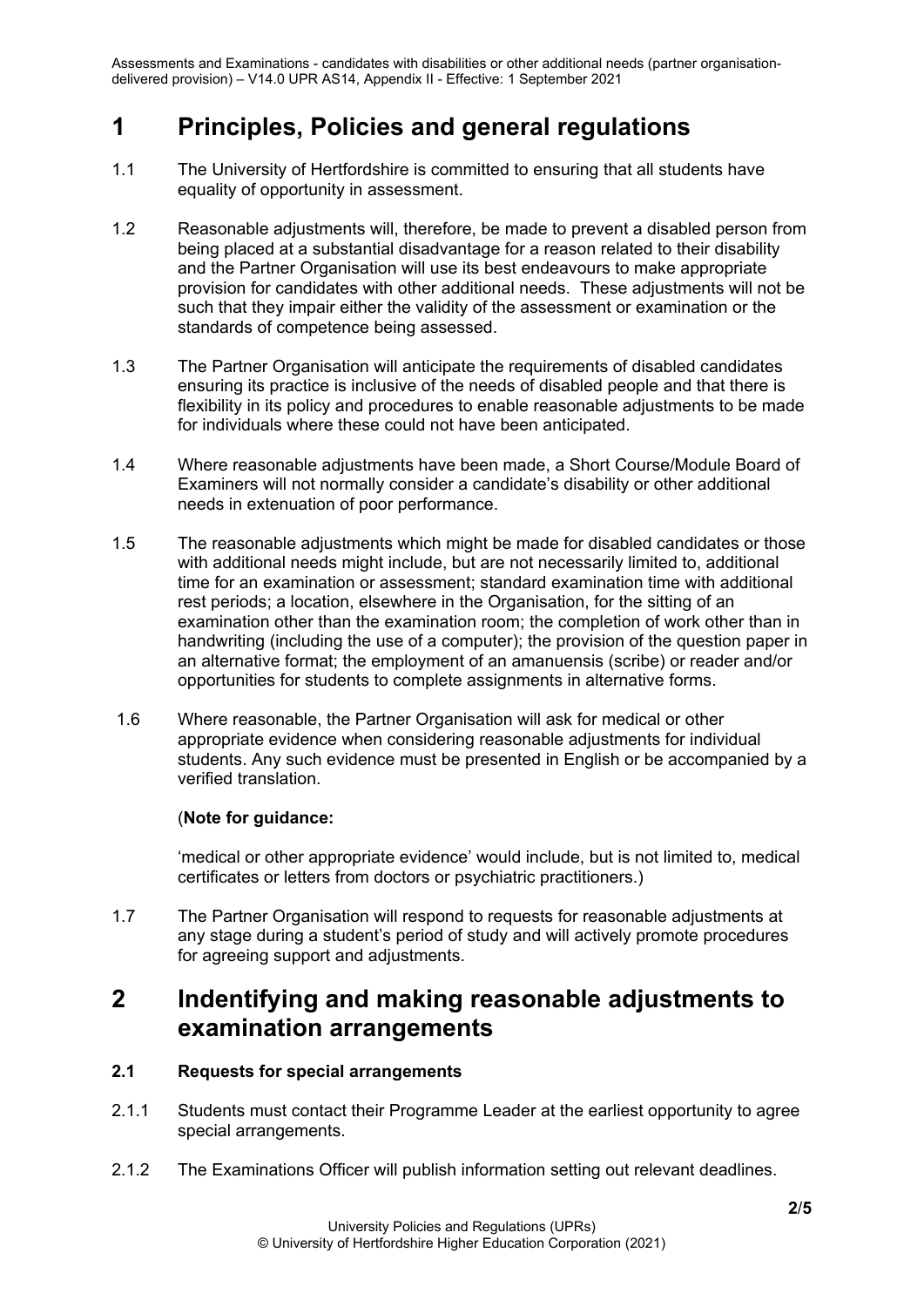## <span id="page-2-0"></span>**2.2 Requests from disabled candidates**

- 2.2.1 The Programme Leader will determine the adjustments to be made for disabled candidates. They will discuss requests with the candidate concerned and will agree with the candidate the arrangements which are to be put in place. The agreed Study Needs Agreement operates for the entire period during which the candidate is enrolled on the programme but, where appropriate, the Programme Leader may agree to revise the Study Needs Agreement.
- 2.2.2 The Programme Leader is responsible for:
	- i notifying the Examinations Officer not less than three (**3**) weeks prior to the first examination in the series, of the special arrangements agreed for each disabled student;
	- ii informing the Assistant Registrar (Student Administration Collaborative Partnerships) of the special arrangements which have been agreed;
	- iii ensuring that information about agreed adjustments for disabled students is available to staff who need to know in order to carry out assessments and/or examinations outside of scheduled examination periods.
- 2.2.3 The Assistant Registrar (Student Administration Collaborative Partnerships) will inform the Clerk to the Short Course/Module Board of Examiners who will ensure that the arrangements are notified to the Board.

(See section C3.8, UPR AS14[1,](#page-2-3) 'Serious Adverse Circumstances'.)

## <span id="page-2-1"></span>**2.3 Requests from candidates who are not disabled**

Requests for special arrangements for reasons other than disability, such as pregnancy, will be made to the Programme Leader. Where special arrangements are agreed by the Programme Leader, the adjustments agreed will apply only to the examination session for which the adjustments were requested. Further, separate, requests must be made in respect of any future examination session.

## <span id="page-2-2"></span>**2.4 Late requests for adjustments**

- 2.4.1 Any requests for adjustments to examination arrangements made after the published deadlines must be referred via the Programme Leader to the Examinations Officer for consideration. It should be noted that it may not be possible to accommodate such requests.
- 2.4.2 Where a student believes their performance during an examination would be impaired because their request for adjustments could not be met, the student should not submit or sit the relevant assessment. In these circumstances it is the student's personal responsibility to seek validation of Serious Adverse Circumstances from their Programme Leader and then to notify the Chair of the Module Board of

<span id="page-2-3"></span>

<sup>1</sup> UPR AS14 'Structure and Assessment Regulations – Undergraduate and Taught Postgraduate Programmes'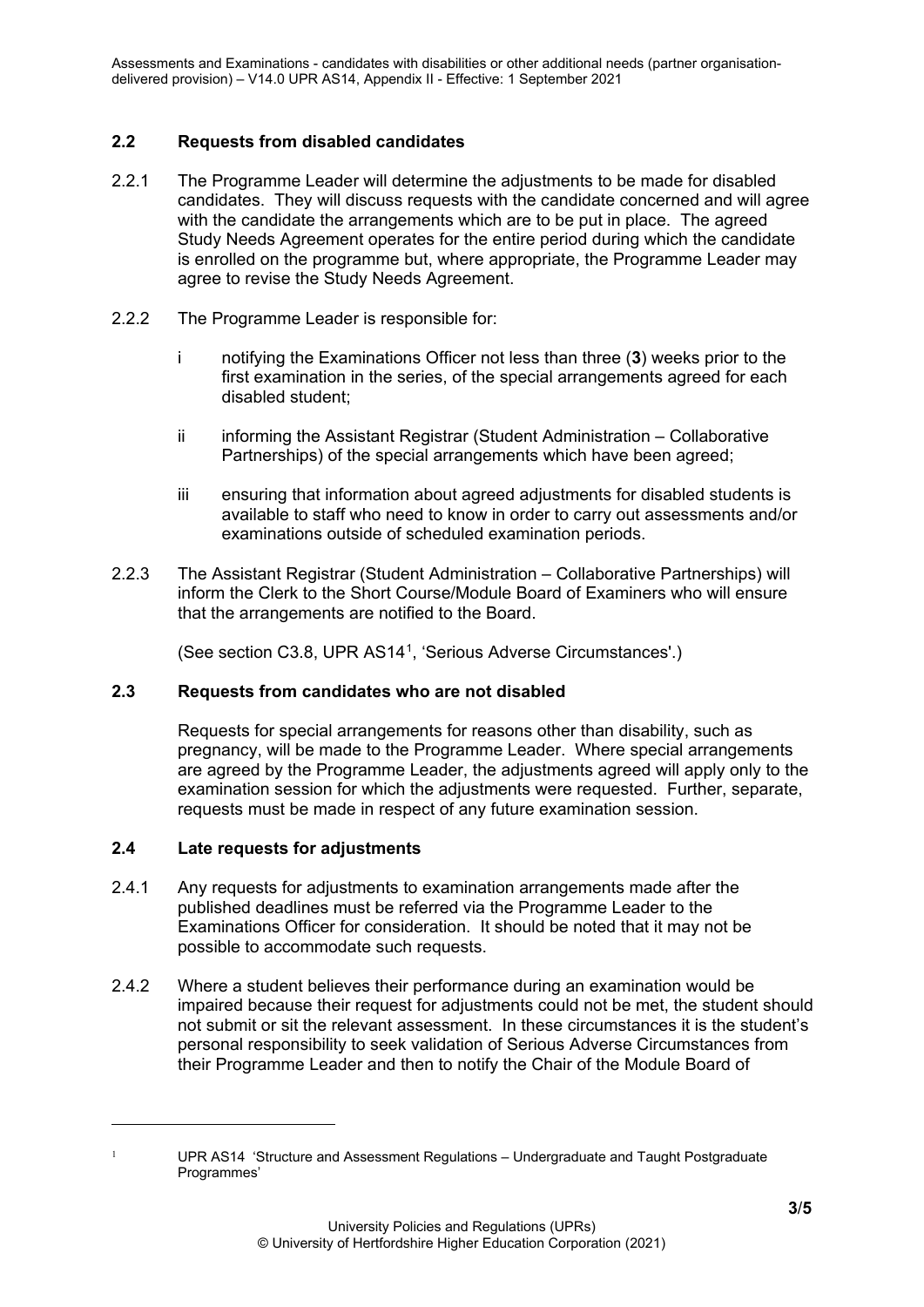Examiners, in writing, in accordance with the requirements of section C3.8, UPR AS141, Serious Adverse Circumstances'.

## <span id="page-3-0"></span>**2.5 Rooms and invigilation**

Candidates will start the examination at the same time as all other candidates but will remain in the examination room for the additional period of time which has been permitted.

## <span id="page-3-1"></span>**2.6 Amanuenses, readers and special Invigilators**

- 2.6.1 The Examinations Officer will ensure that appropriate procedures are in place for obtaining the services of amanuenses, readers and special Invigilators and, in doing so, will comply with University regulations. Guidance and information on procedures is available from the Assistant Registrar (Student Administration – Collaborative Partnerships).
- 2.6.2 An amanuensis or reader or special Invigilator should have no professional or personal relationship with the candidate. If such a person cannot be found, an independent (additional) Invigilator must also be appointed to oversee the examination.
- 2.6.3 When the use of an amanuensis, reader or special Invigilator is agreed, both the candidate and the person taking on the role must be given a copy of any relevant guidelines. These may be obtained from the Assistant Registrar (Student Administration – Collaborative Partnerships) and must be read in conjunction with these regulations.
- 2.6.4 Other than in the circumstances where an independent (additional) Invigilator will have been appointed (see section 2.6.2), the amanuensis, reader or special Invigilator is responsible for invigilating the examination and will do so strictly in accordance with University regulations.
- 2.6.5 Amanuenses and readers will ensure that their conversation with candidates during the examination is not inappropriate and must not allow candidates to consult with them in any way about their answers nor advise the candidate in any way.

## <span id="page-3-2"></span>**2.7 Marking**

There will be no additional allowance for disability in the marking of examination scripts and Short Course/Module Boards of Examiners will assess the performance of all candidates on an equal basis.